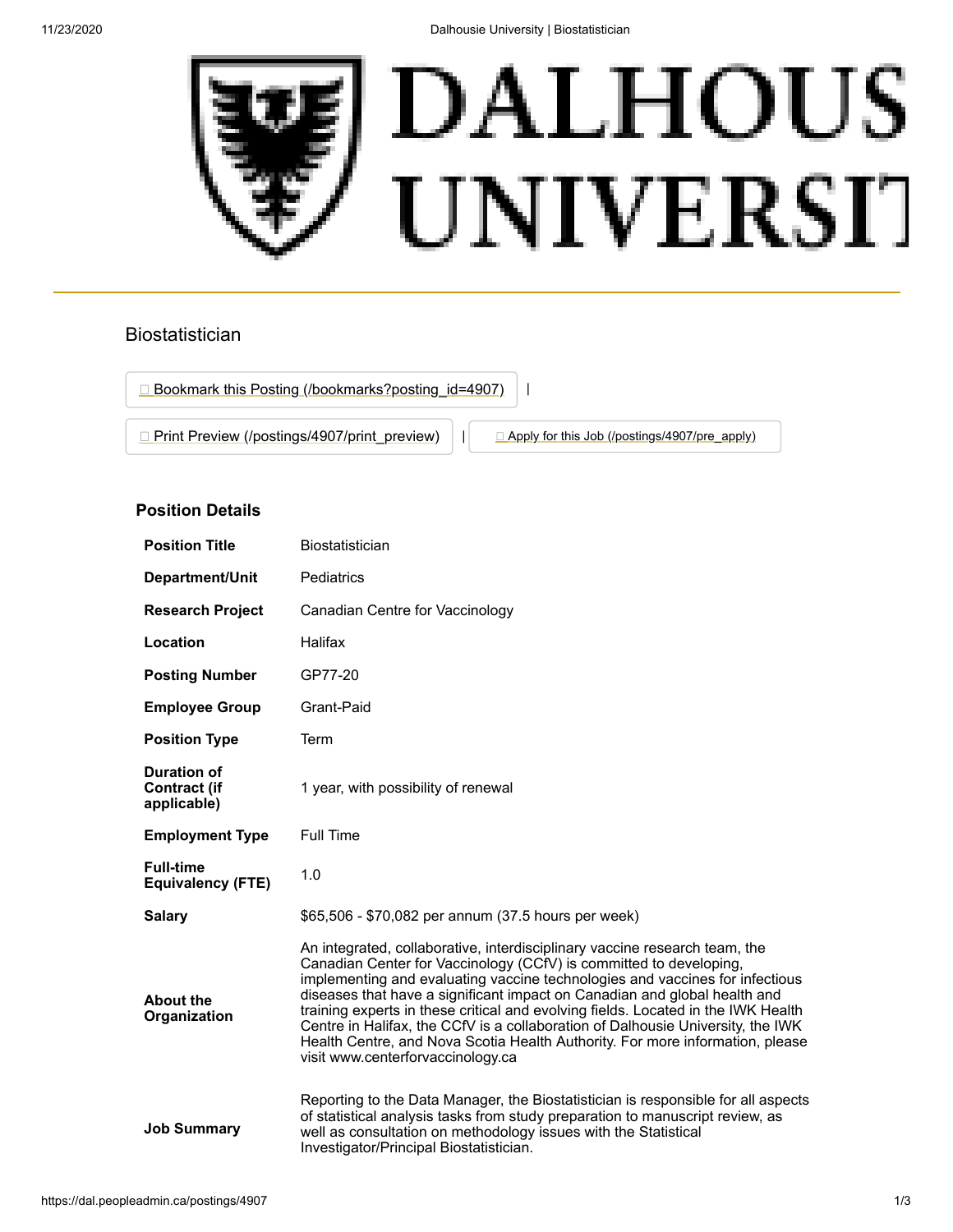| <b>Key</b><br><b>Responsibilities</b>                              | • Provide statistical input during design, analysis and reporting phases of<br>clinical and survey studies.                                                                                                                                                                                                                                                                                                                                                                                                                                                                                                                                                                                                                                |
|--------------------------------------------------------------------|--------------------------------------------------------------------------------------------------------------------------------------------------------------------------------------------------------------------------------------------------------------------------------------------------------------------------------------------------------------------------------------------------------------------------------------------------------------------------------------------------------------------------------------------------------------------------------------------------------------------------------------------------------------------------------------------------------------------------------------------|
|                                                                    | • Work closely with Data Manager, Project Manager, Lab Manager and Data<br>Coordinator to discuss project details, and provide feedback regarding<br>analysis requirements and deadlines.                                                                                                                                                                                                                                                                                                                                                                                                                                                                                                                                                  |
|                                                                    | • Perform advanced statistical analysis and prepare output from statistical<br>analyses for review including reports, graphs, tables and interpretation.                                                                                                                                                                                                                                                                                                                                                                                                                                                                                                                                                                                   |
|                                                                    | • Contribute to preparation of manuscripts for submission to peer-reviewed<br>research journals and presentations for academic and clinical audiences.                                                                                                                                                                                                                                                                                                                                                                                                                                                                                                                                                                                     |
|                                                                    | • Ensure accuracy of all statistical analyses and interpretation in clinical study<br>reports.                                                                                                                                                                                                                                                                                                                                                                                                                                                                                                                                                                                                                                             |
|                                                                    | • Successfully manage multiple clinical studies and survey studies from start to<br>finish.                                                                                                                                                                                                                                                                                                                                                                                                                                                                                                                                                                                                                                                |
| Note                                                               |                                                                                                                                                                                                                                                                                                                                                                                                                                                                                                                                                                                                                                                                                                                                            |
| Qualifications                                                     | Master's degree in statistics, clinical epidemiology, or related field with a<br>minimum of 2 years of relevant experience. Strong analytical and problem-<br>solving skills with meticulous attention to detail are required. Familiarity with<br>LINUX operating system is required; knowledge of, and previous experience<br>using R a definite asset. Effective communication skills, both oral and written,<br>as well as excellent interpersonal skills are required. An understanding of<br>research ethics, in concept and in practice, along with experience writing and<br>editing academic/research material are required. Advanced knowledge of<br>Microsoft Office (Word, Excel, PowerPoint, Access, MS Project) is required. |
| <b>Additional</b><br><b>Information</b>                            | Dalhousie University supports a healthy and balanced lifestyle. Our total<br>compensation package includes a voluntary RRSP, health and dental plans<br>and an employee and family assistance program.                                                                                                                                                                                                                                                                                                                                                                                                                                                                                                                                     |
| <b>Application</b><br><b>Consideration</b>                         |                                                                                                                                                                                                                                                                                                                                                                                                                                                                                                                                                                                                                                                                                                                                            |
| <b>Diversity Statement</b>                                         | Dalhousie University is committed to fostering a collegial culture grounded in<br>diversity and inclusiveness. The university encourages applications from<br>Indigenous persons, persons with a disability, racially visible persons, women,<br>persons of a minority sexual orientation and/or gender identity, and all<br>candidates who would contribute to the diversity of our community. For more<br>information, please visit www.dal.ca/hiringfordiversity.                                                                                                                                                                                                                                                                       |
| Number of<br><b>Vacancies</b>                                      | 1                                                                                                                                                                                                                                                                                                                                                                                                                                                                                                                                                                                                                                                                                                                                          |
| <b>Open Date</b>                                                   | 11/20/2020                                                                                                                                                                                                                                                                                                                                                                                                                                                                                                                                                                                                                                                                                                                                 |
| <b>Close Date</b>                                                  | 12/04/2020                                                                                                                                                                                                                                                                                                                                                                                                                                                                                                                                                                                                                                                                                                                                 |
| <b>Open Until Filled</b>                                           | No.                                                                                                                                                                                                                                                                                                                                                                                                                                                                                                                                                                                                                                                                                                                                        |
| <b>Special Instructions</b><br>to Applicant                        |                                                                                                                                                                                                                                                                                                                                                                                                                                                                                                                                                                                                                                                                                                                                            |
| <b>Quick Link for</b><br><b>Direct Access to</b><br><b>Posting</b> | http://dal.peopleadmin.ca/postings/4862<br>(http://dal.peopleadmin.ca/postings/4862)                                                                                                                                                                                                                                                                                                                                                                                                                                                                                                                                                                                                                                                       |

## **Documents Needed to Apply Required Documents**

1. Résumé / Curriculum Vitae (CV)